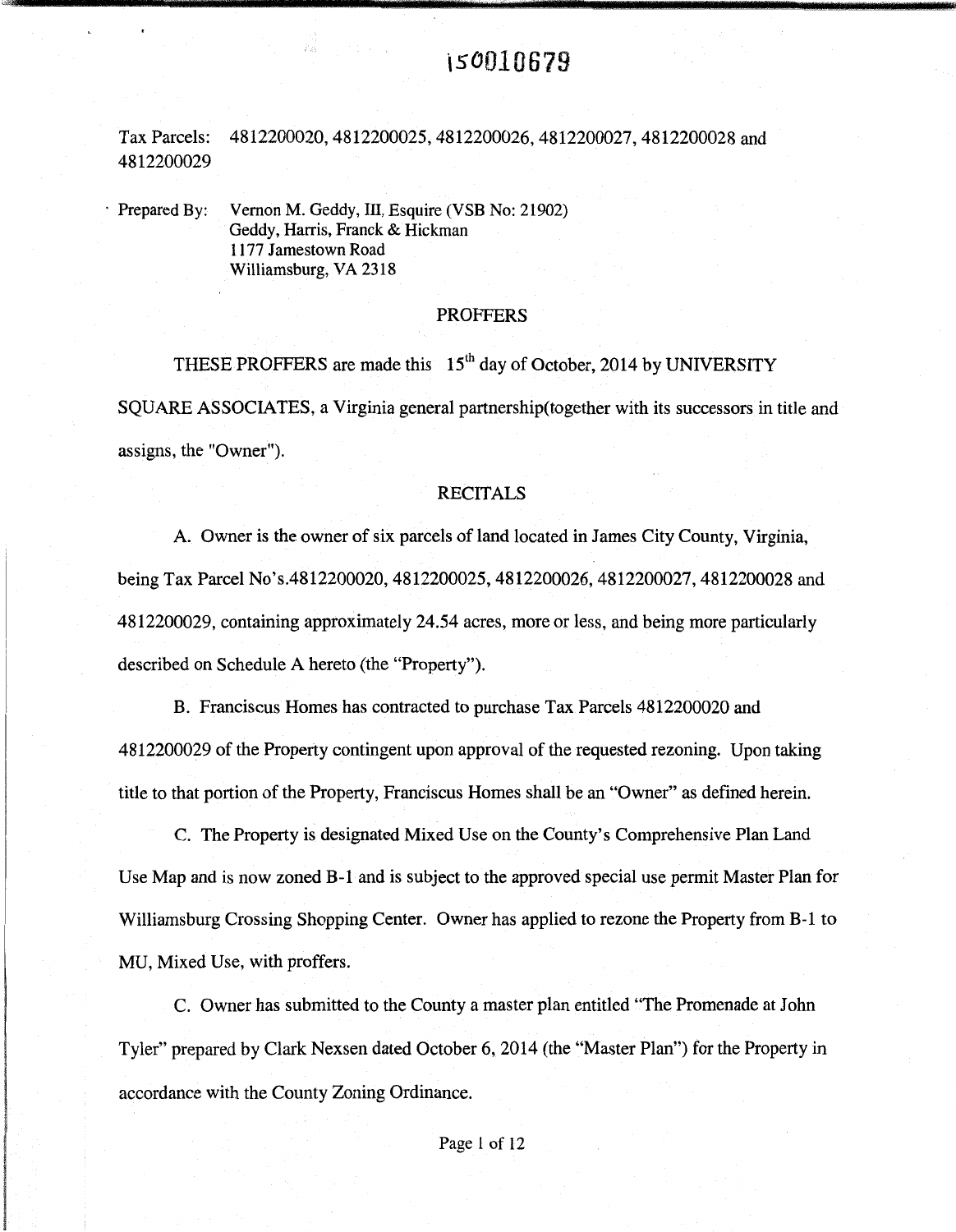D. Owners desire to offer to the County certain conditions on the development of the Property not generally applicable to land zoned MU in the form of the following Proffers.

NOW, THEREFORE, for and in consideration of the approval of the requested rezoning, and pursuant to Section 15.2-2303 of the Code of Virginia, 1950, as amended, and the County Zoning Ordinance, Owner agrees that it shall meet and comply with all of the following conditions in developing the Property. If the requested rezoning is not granted by the County, these Proffers shall be null and void.

## **CONDITIONS**

1. Cash Contributions. (a) A one-time contribution shall be made to the County of \$5,556.67 for each single family attached dwelling unit constructed on the Property, subject to paragraph (f) below. Such contributions shall be used by the County for school uses.

(b) A one-time contribution shall be made to the County of \$61.00 for each dwelling unit constructed on the Property, subject to paragraph (f) below. Such contributions shall be used by the County for library uses.

(c) A one-time contribution shall be made to the County of \$71.00 for each dwelling unit constructed on the Property, subject to paragraph (f) below. Such contributions shall be used by the County for fire/EMS uses.

(d) A one-time contribution shall be made to the County of \$324.63 for each dwelling unit constructed on the Property, subject to paragraph (f) below. Such contributions shall be used by the County for parks and recreational purposes.

(e) A one-time contribution shall be made to the James City Service Authority of \$1,030.00 for each dwelling unit constructed on the Property, subject to paragraph (f) below. Such contributions shall be used by the County for water system uses.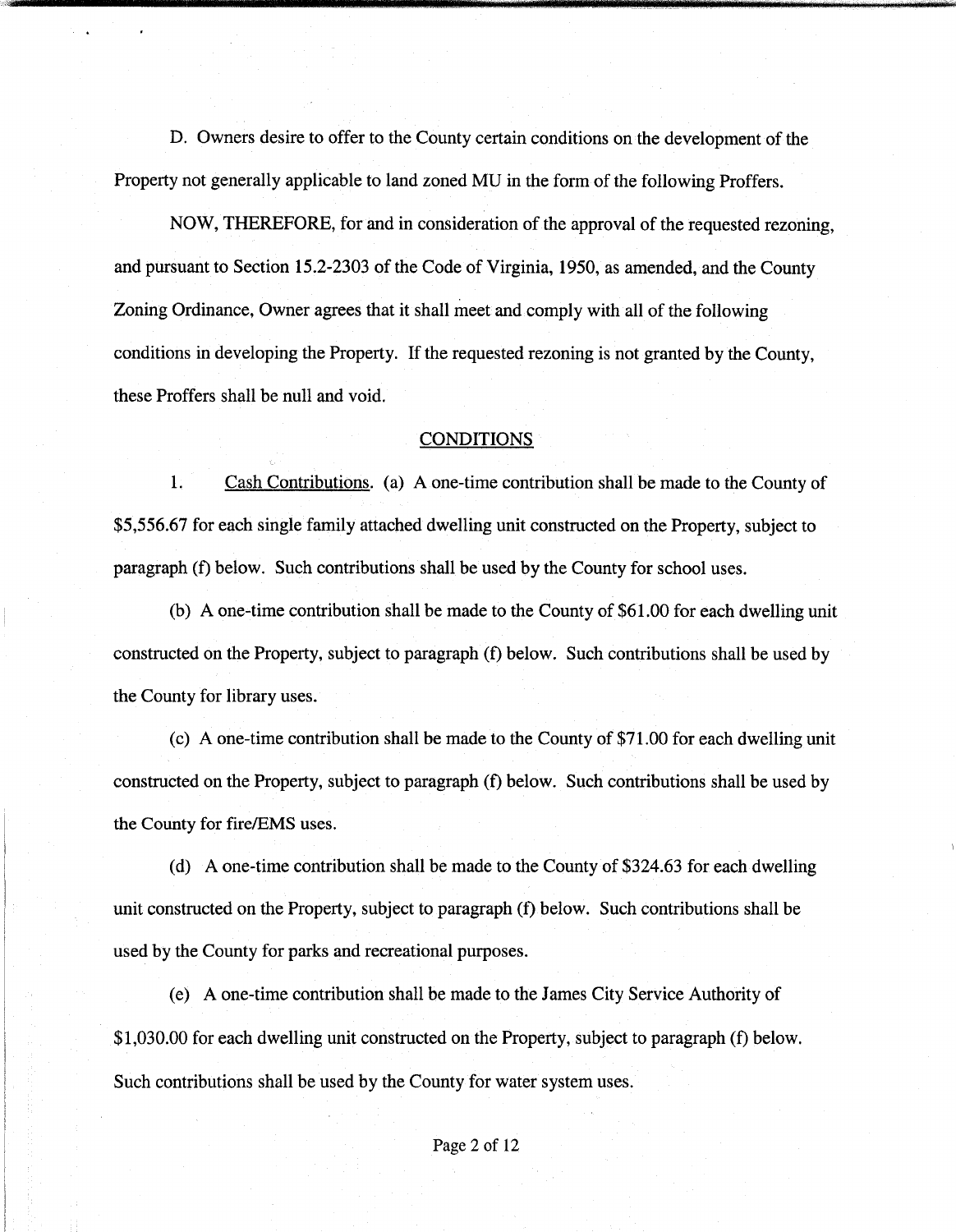(t) The cash contributions proffered in paragraphs (a) through (e) above shall be reduced in accordance with Section 3 of the County's Housing Opportunities Policy as shown in the table in Proffer 2 below.

(g) Such per unit contributions shall be paid to the County after completion of the final inspection and prior to the time of the issuance of any certificate of occupancy for the unit in question.

(h) The per unit contribution amounts shall consist of the amounts set forth in paragraphs (a) through (e) plus any adjustments included in the Marshall and Swift Building Costs Index, Section 98, Comparative Cost Multipliers, Regional City Averages (the "Index") from 2014 to the year a payment is made if payments are made after on or after January 1, 2015, subject to reduction as provided in paragraph (f). The per unit contribution amount shall be adjusted once a year with the January supplement of the Index of the payment year. In no event shall the per unit contribution be adjusted to a sum less than the amounts set forth in the preceding paragraphs of this Section. In the event that the Index is not available, a reliable government or other independent publication evaluating information heretofore used in determining the Index ' ( approved in advance by the County Manager of Financial Management Services) shall be relied upon in establishing an inflationary factor for purposes of increasing the per unit contribution to approximate the rate of annual inflation in the County.

2. Housing Opportunities. All of the dwelling units permitted on the Property shall be offered for sale or made available for rent at prices that are targeted at households earning 30% to 120% of the Area Median Income ("AMI") as provided below:

Table 1 - 190 units on Parcels 4812200020 and 4812200029

| Units targeted to Percent of |                | Number of units   Percentage cash   2014 Price |         |            |
|------------------------------|----------------|------------------------------------------------|---------|------------|
| (percent of                  | dwelling units |                                                | proffer | ranges per |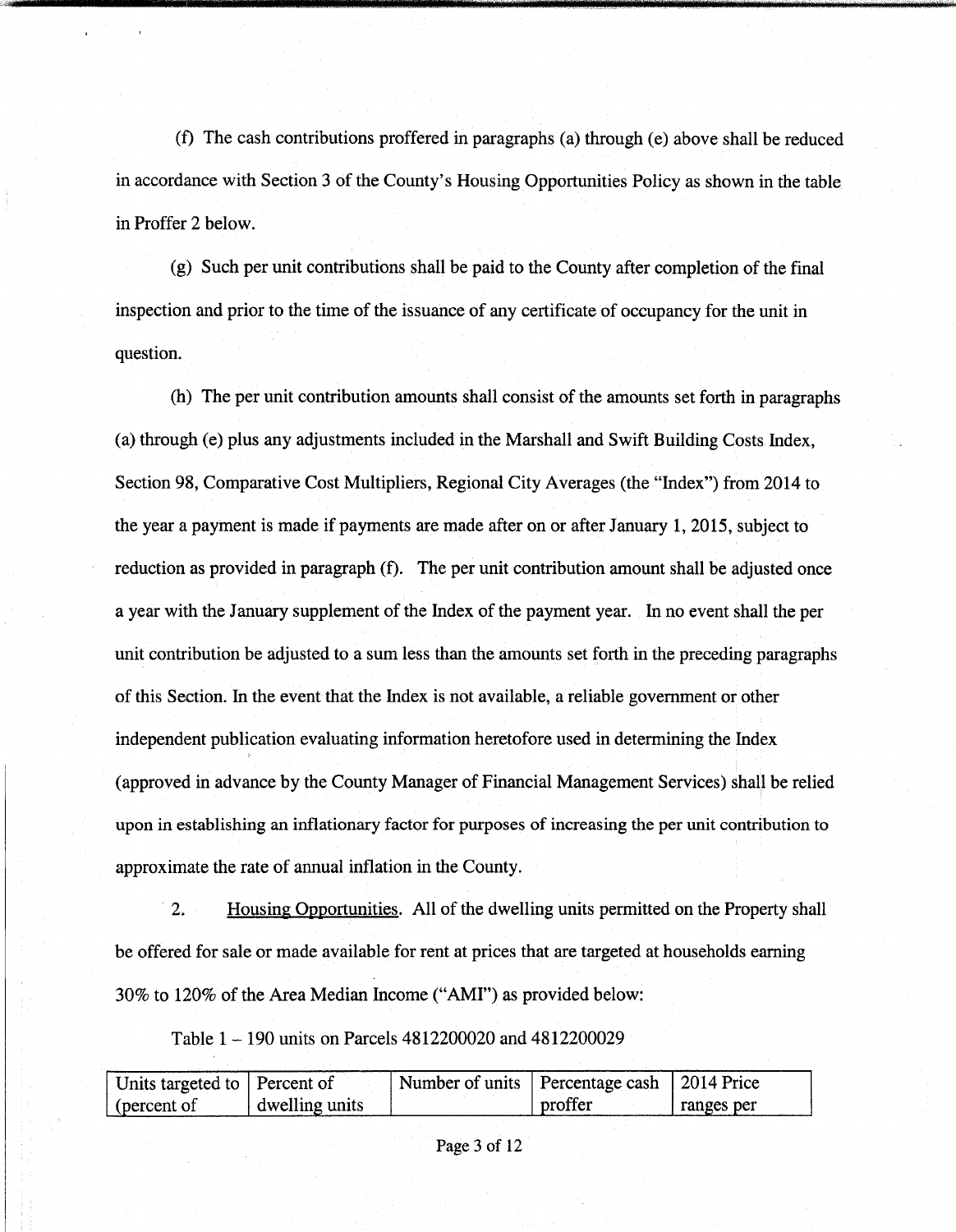| AMI)        | required |     | reduction | Housing                        |
|-------------|----------|-----|-----------|--------------------------------|
|             |          |     |           | Opportunities<br>Policy Guide* |
| 30% to 60%  | 16%      | 30  | 100%      | \$99,436                       |
|             |          |     |           | to<br>\$173,376                |
|             |          |     |           |                                |
| Over 60% to | 64%      | 120 | 60%       | \$173,377                      |
| 80%         |          |     |           | $\mathsf{to}$                  |
|             |          |     |           | \$242,386                      |
|             |          |     |           |                                |
| Over 80% to | 20%      | 40  | 30%       | \$242,387                      |
| 120%        |          |     |           | to                             |
|             |          |     |           | \$380,407                      |
|             |          |     |           |                                |

Table 2- 14 units on Parcels 4812200025, 4812200026, 4812200027 and 4812200028

| Units targeted to | Percent of     | Number of units | Percentage cash | 2014 Price    |
|-------------------|----------------|-----------------|-----------------|---------------|
| (percent of       | dwelling units |                 | proffer         | ranges per    |
| AMI)              | required       |                 | reduction       | Housing       |
|                   |                |                 |                 | Opportunities |
|                   |                |                 |                 | Policy Guide* |
| 30% to 60%        | 16%            | $\mathcal{D}$   | 100%            | \$99,436      |
|                   |                |                 |                 | to            |
|                   |                |                 |                 | \$173,376     |
|                   |                |                 |                 |               |
|                   |                |                 |                 |               |
| Over 60% to       | 64%            | 9               | 60%             | \$173,377     |
| 80%               |                |                 |                 | to            |
|                   |                |                 |                 | \$242,386     |
|                   |                |                 |                 |               |
|                   |                |                 |                 |               |
| Over 80% to       | 20%            | 3               | 30%             | \$242,387     |
| 120%              |                |                 |                 | to            |
|                   |                |                 |                 | \$380,407     |
|                   |                |                 |                 |               |
|                   |                |                 |                 |               |

\* Per the Housing Opportunities Policy Guide price ranges are set annually by the County's Office of Housing and Community Development based on the definitions in the Policy.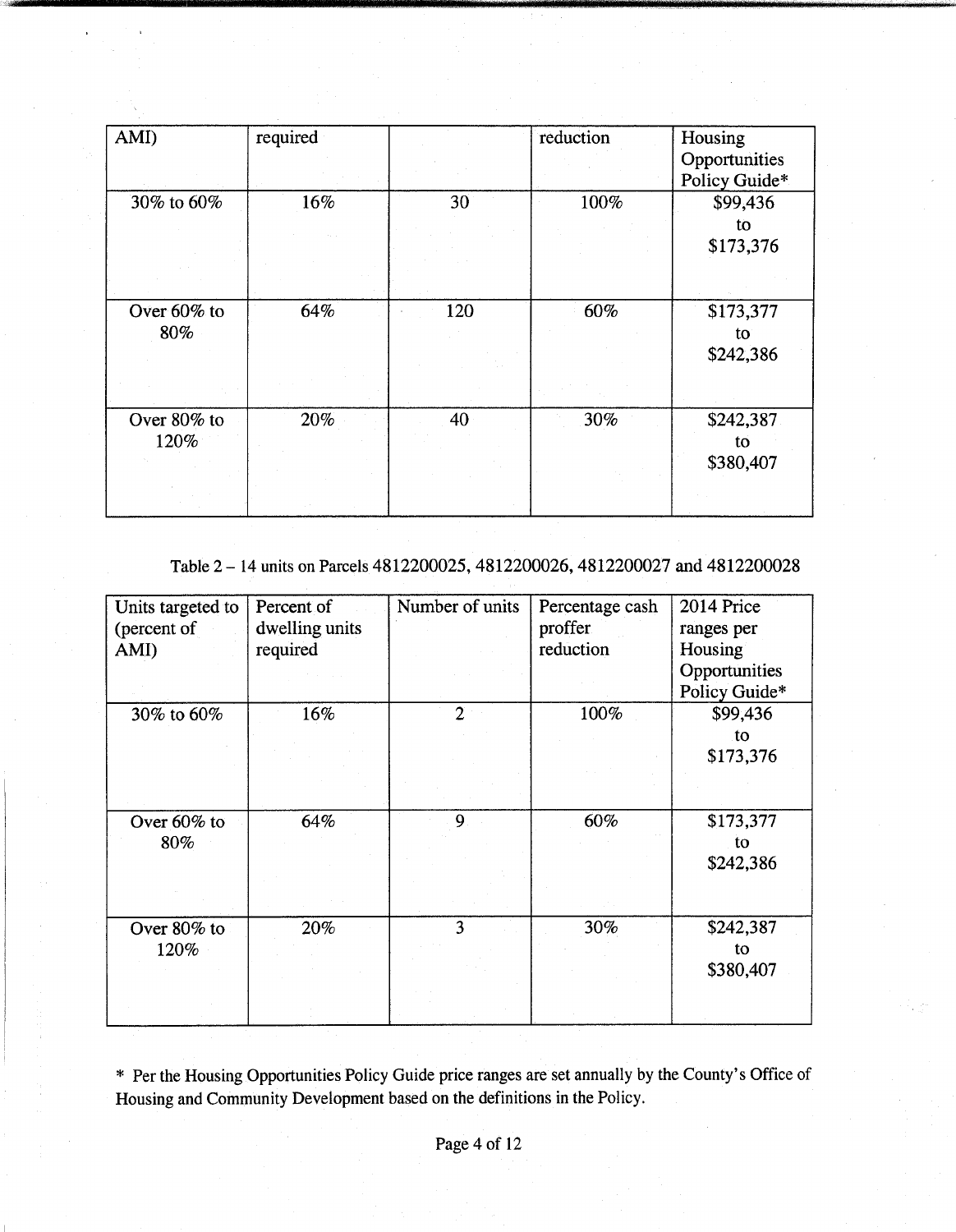The forgoing affordable/workforce dwelling units shall be provided consistent with the criteria established by the Housing Opportunities Policy and Housing Opportunities Policy Guide adopted by the Board of Supervisors on November 27, 2012 and in effect as of the date of approval of the requested rezoning to provide affordable and workforce housing opportunities at different price ranges to achieve the greater housing diversity goal of the 2009 Comprehensive Plan; provided, however, that if the County amends the Housing Opportunities Policy as in effect as of the date of approval of the requested rezoning to increase the targeted income ranges or otherwise make the Policy otherwise less burdensome on the Owner, the Owner shall only be required to comply with the amended Policy. With respect to affordable and workforce rental units provided pursuant to this proffer, if any, Owner shall submit an annual report for each year of the required 30 year term to the County Director of Planning on or before January 30 of the current year identifying the location of the units and the rental rates charged demonstrating such rates are within the specified affordable and workforce housing income range. With respect to affordable/workforce rental units, at the time such units are provided in accordance with this Proffer a notice in form approved by the County Attorney shall be recorded in the County land records providing notice that the units are subject to the County's Housing Opportunities Policy adopted by the Board of Supervisors on November 27, 2012 and in effect as of the date of approval of the requested rezoning. If an affordable/workforce rental unit is subsequently sold in accordance with the sale requirements of this proffer, the notice will be released from the unit sold. With respect to for sale affordable and workforce units provided pursuant to this proffer, a soft second mortgage meeting the requirements of the Housing Opportunities Policy or other instrument approved in advance by the County Attorney shall be executed by the initial purchaser thereof and recorded against the unit to assure the unit continues to meet the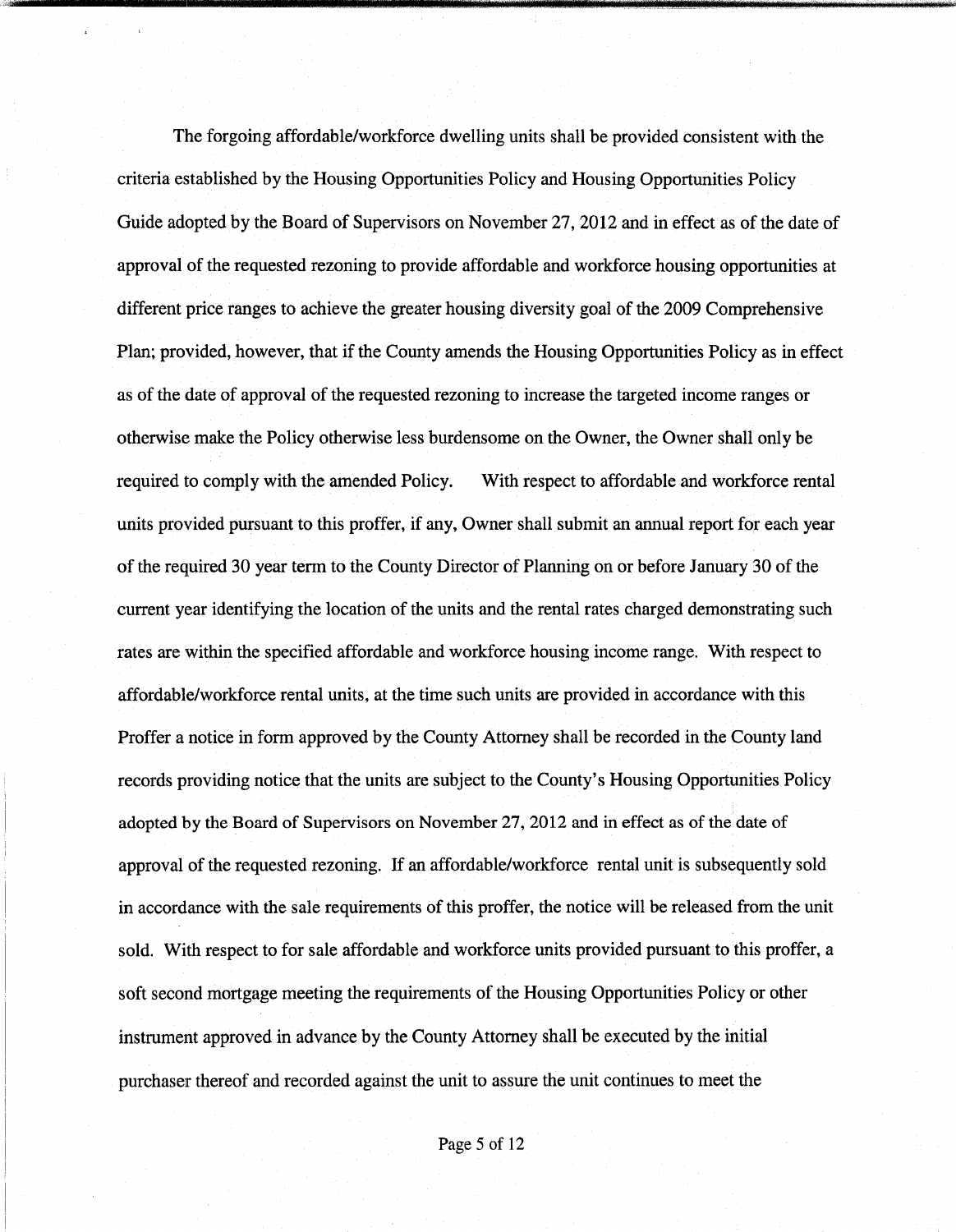requirements of the Housing Opportunities Policy and a copy of the settlement statement for the sale shall be provided to the Director of Planning. In addition, each deed to an affordable or workforce for sale unit shall include a right of first refusal in favor of the County in the event a subsequent owner desires to sell the unit. All affordable or workforce units provided pursuant to this Proffer shall be rented or sold to persons whose incomes fall within the qualifying income ranges used to determine the prices/rental rates under the Housing Opportunities Policy.

3. Archaeology. A Phase I Archaeological Study for the Property shall be submitted to the Director of Planning for review and approval prior to issuance of a land disturbing permit. A treatment plan shall be submitted and approved by the Director of Planning for all sites in the Phase I study that are recommended for a Phase II evaluation and/or identified as eligible for inclusion on the National Register of Historic Places. If a Phase II study is undertaken, such a study shall be approved by the Director of Planning and a treatment plan for said sites shall be submitted to, and approved by, the Director of Planning for sites that are determined to be eligible for inclusion on the National Register of Historic Places and/or those sites that require a Phase III study. If in the Phase II study, a site is determined eligible for nomination to the National Register of Historic Places and said site is to be preserved in place, the treatment plan shall include nomination of the site to the National Register of Historic Places. If a Phase III study is undertaken for said sites, such studies shall be approved by the Director of Planning prior to land disturbance within the study areas. All Phase I, Phase II, and Phase III studies shall meet the Virginia Department of Historic Resources' *Guidelines for Preparing Archaeological Resource Management Reports* and the Secretary of the Interior's *Standards and Guidelines for Archaeological Documentation,* as applicable, and shall be conducted under the supervision of a qualified archaeologist who meets the qualifications set forth in the Secretary of the Interior's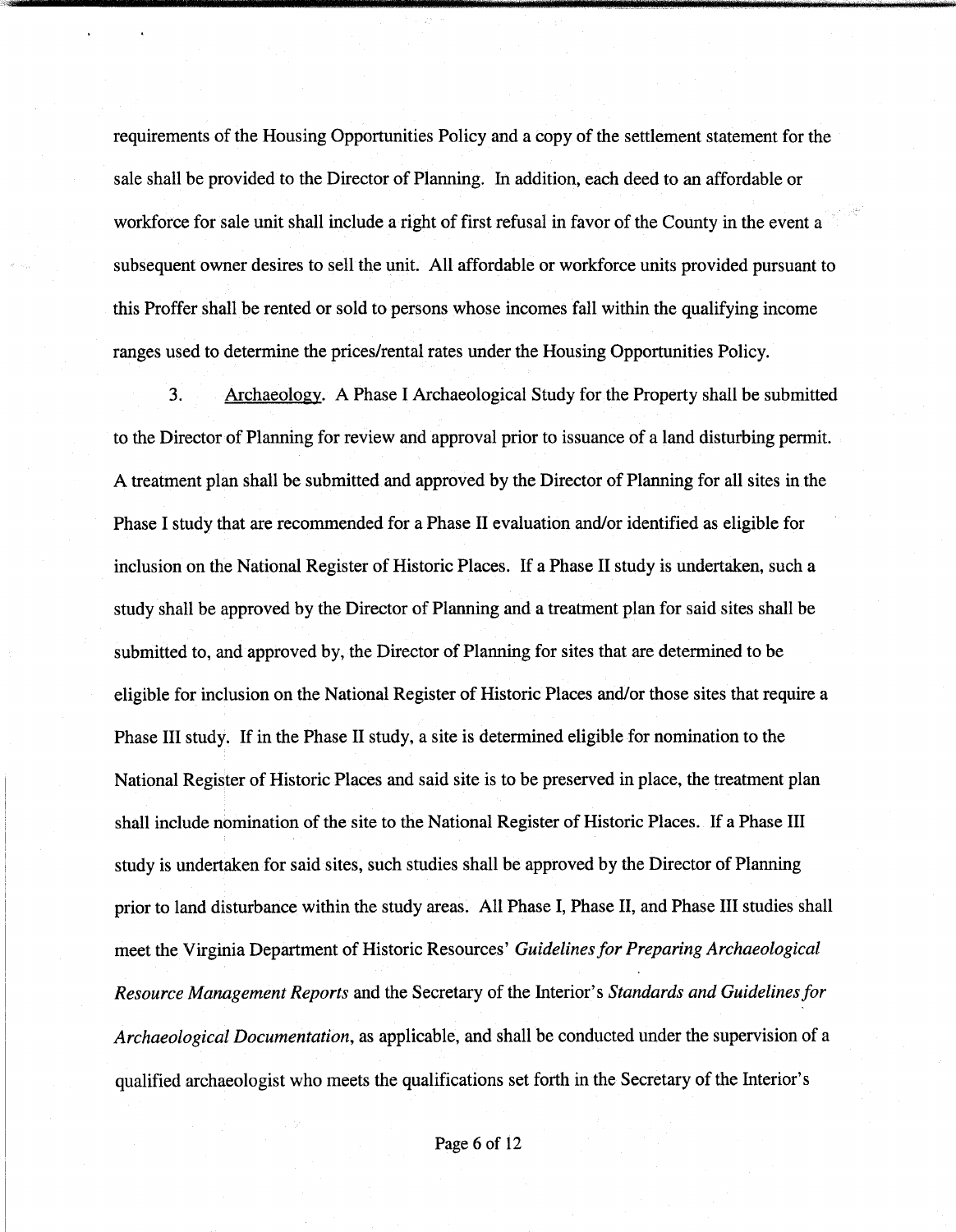*Professional Qualification Standards.* All approved treatment plans shall be incorporated into the plan of development for the Property and the clearing, grading or construction activities thereon. This proffer shall be interpreted in accordance with the County's Archaeological Policy adopted by the County on September 22, 1998.

4. Nutrient Management Plan. The Owner shall be responsible for contacting an agent of the Virginia Cooperative Extension Office ("VCEO") or, if a VCEO agent is unavailable, a Virginia Certified Nutrient Management Planner to conduct soil tests and to develop, based upon the results of the soil tests, customized nutrient management plans (the "Plans") for the Property. The Plan shall be submitted to the County's Engineering and Resource Protection Director for his review and approval prior to the issuance of the 50<sup>th</sup> certificate of occupancy for buildings on the Property by the County. The property owners association for the Property shall be responsible for ensuring that any nutrients applied to common areas owned or controlled by the association within the Property are applied in accordance with the Plan.

5. Water Conservation. The Owner shall be responsible for developing water conservation standards for the Property to be submitted to and approved by the James City Service Authority ("JCSA"). The standards shall address such water conservation measures as limitations on the installation and use of irrigation systems and irrigation wells, the use of drought resistant native and other adopted low water use landscaping materials and warm season turf on lots in areas with appropriate growing conditions for such turf and the use of water conserving fixtures and appliances to promote water conservation and minimize the use of public water resources. The standards shall be approved by the JCSA prior to final subdivision or site plan approval.

6. Road Repair and Dedication. Prior to issuance of the first certificate of occupancy for a dwelling unit on the Property, (i) either the deficiencies listed in the punch list dated September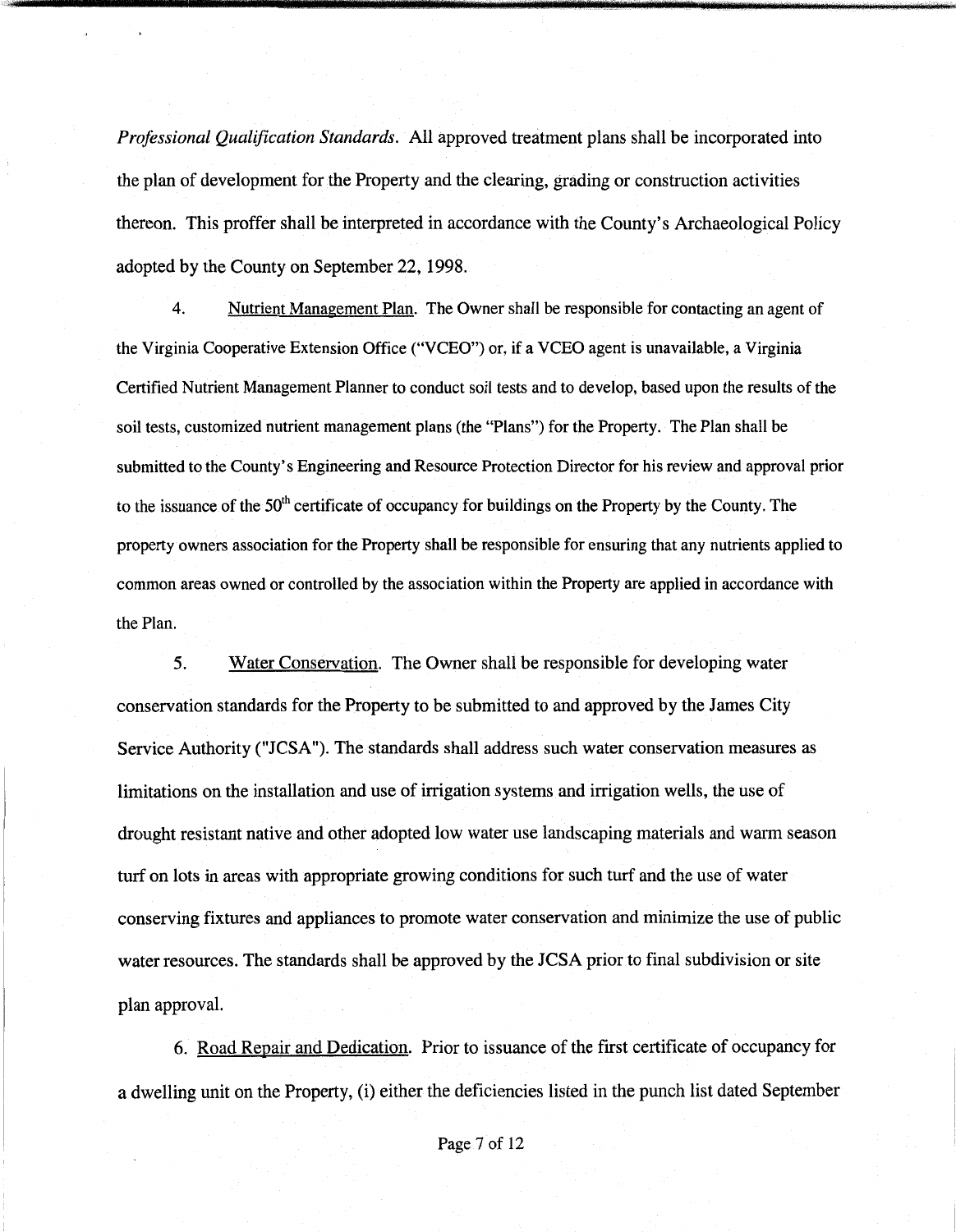15 made by the Virginia Department of Transportation ("VDOT") for Kingsway and "Road A" shall have been corrected and inspected by VDOT such that the roads are eligible for acceptance into the Commonwealth's secondary road system or the work necessary to correct such deficiencies shall have been bonded in form satisfactory to the County Attorney and (ii) the plat necessary to dedicate the right of way for such roads for public use shall have prepared and submitted to the County, with all required property owner signatures.

7. Architectural Guidelines. Prior to final approval of a site plan for development of the Property, Owner shall prepare and submit design guidelines to the Director of Planning for review and approval setting forth design and architectural standards for the development of the Property generally consistent with the typical architectural elevations included in the Community Impact Statement submitted with the Application for Rezoning and addressing items such as architectural features, color scheme, roof lines, building materials, streetscape improvements and landscaping (the "Guidelines") and requiring architectural consistency between the residential and commercial buildings developed on the Property. Once approved, the Guidelines may not be amended without the approval of the Director of Planning. All building plans and building elevations shall be generally consistent with the Guidelines. Prior to the issuance of final site plan approval for each building on the Property, architectural plans for such building shall be submitted to the Director of Planning for his review for general consistency with the Guidelines. The Director of Planning shall review and either approve or provide written comments settings forth changes necessary to obtain approval within 30 days of the date of submission of the plans in question. All buildings shall be constructed in accordance with the approved plans. In the case of plans that will be used on more than one building, Director of Planning approval need only be obtained for the initial building permit.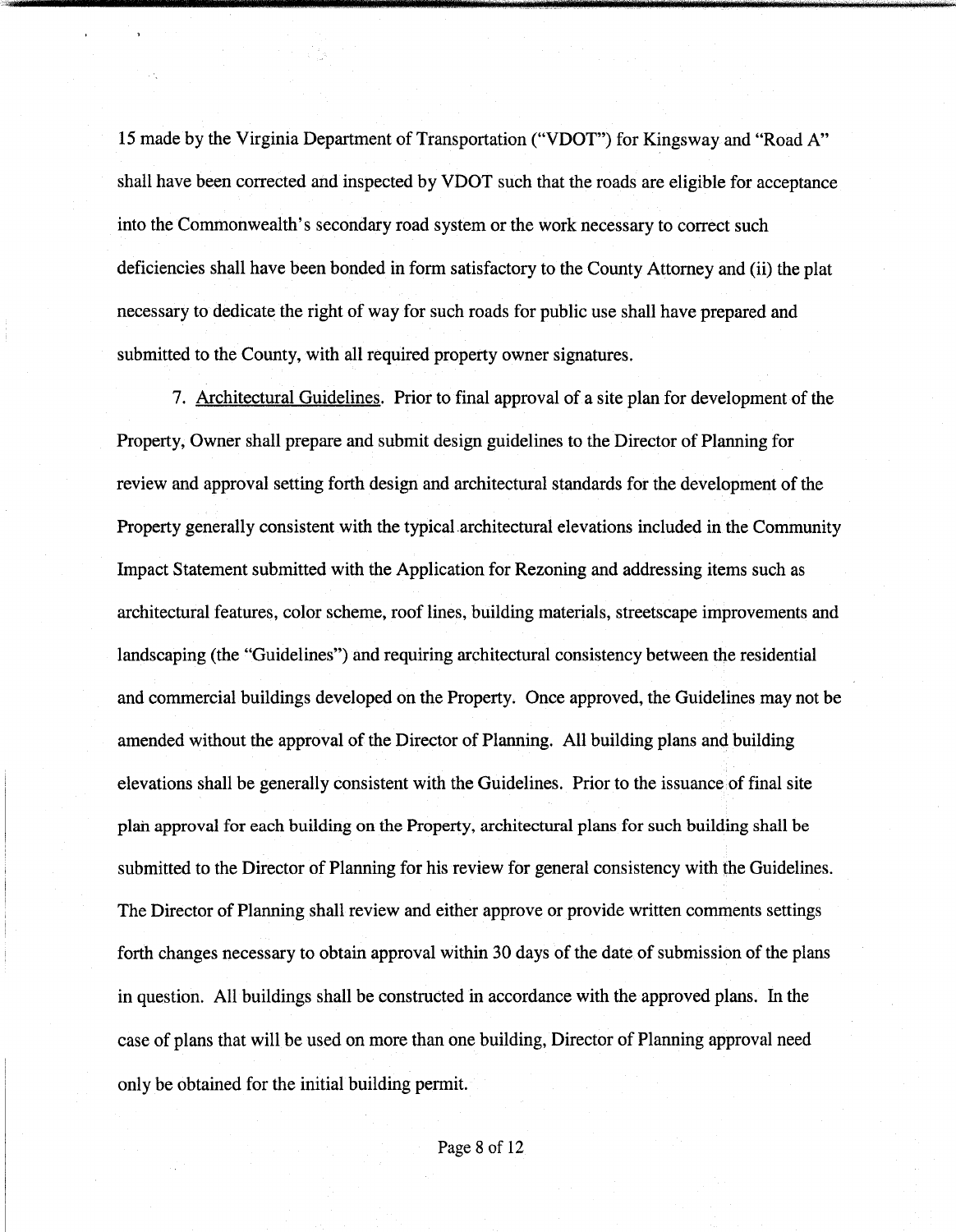8. Community Character Corridor Buffer. The Community Character Corridor buffer along Route 199 shall have an average width of at least 50 feet. A landscaping plan for this buffer shall be shown as part of the initial building site plan, or shall be submitted as a separate plan concurrent with the initial building site plan. The buffers shall contain enhanced landscaping in accordance with the County's Enhanced Landscaping Policy as adopted April 9, 2013 and shall be consistent with the narrative description and conceptual cross-section of the buffer submitted with the Application for Rezoning. The landscaping shown on the approved landscape plan(s) shall be installed or its installation during the next appropriate growing season bonded in form approved by the County Attorney prior to issuance of a certificate of occupancy for the initial building on the Property, unless other arrangements are approved by the Planning Director, or his designee, in writing.

9. Condominium Owners Association. There shall be organized a condominium owner's association or associations (the "Association") as required by the Virginia Condominium Act (the "Act") in accordance with Virginia law in which all residential condominium unit owners in the Property, by virtue of their property ownership, shall be members.

10. Private Streets. Any and all streets on the Property may be private. Pursuant to Section 24-528 of the Zoning Ordinance, private streets within the Property shall be maintained by the Association. The condominium instruments shall require the Association to create, fund and maintain a reserve for capital components, including private roads, in amounts determined in accordance with the Act and conduct capital reserve studies and adjust such reserves in accordance with the Act.

11. Community Spaces. The clubhouse and pool, two welcome parks, pocket park and community park shown on the Master Plan shall be installed prior to the County being obligated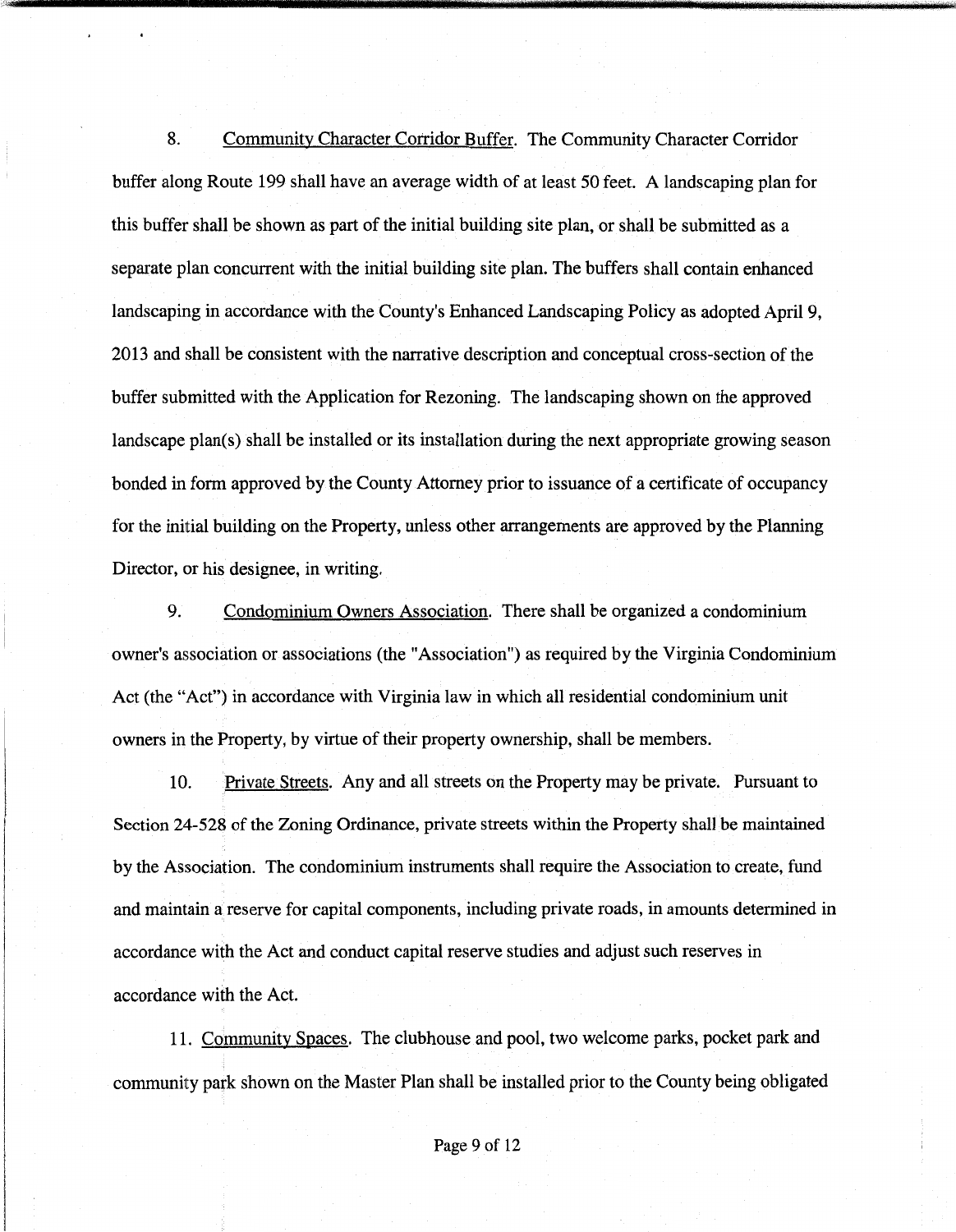to issue certificates of occupancy for more than 48 residential units on the Property. The Public Square shown on the Master Plan shall be installed prior to the County being obligated to issue certificates of occupancy for the first building in the area designated on the Master Plan as M (EGC).

12. Bus Pull-Off/Shelter. Prior to final development plan approval for development of the Property, Owner shall have consulted with Williamsburg Area Transit Authority ("WATA") regarding the need for a bus pull-off area and a bus shelter on the Property. If the Williamsburg Area Transit Authority determines there is a need for a bus pull-off area and a bus shelter on the Property, such bus pull-off area and bus stop shelter shall be shown on the development plans for the Property in a location approved by Owner and WATA. Such bus pull-off area and bus stop shelter shall be installed prior to the County being obligated to issue certificates of occupancy for more than 48 residential units on the Property.

13. Severability. In the event that any clause, sentence, paragraph, section or subsection of these Proffers shall be adjudged by any court of competent jurisdiction to be invalid or unenforceable for any reason, including a declaration that it is contrary to the Constitution of the ' Commonwealth of Virginia or of the United States, or if the application thereof to any owner of any portion of the Property or to any government agency is held invalid, such judgment or holding shall be confined in its operation to the clause, sentence, paragraph, section or subsection hereof, or the specific application thereof directly involved in the controversy in which the judgment or holding shall have been rendered or made, and shall not in any way affect the validity of any other clause, sentence, paragraph, section or provision hereof.

14. Successors and Assigns. These Proffers shall be binding upon and shall inure to the benefit of the parties hereto, and their respective heirs, successors and/or assigns.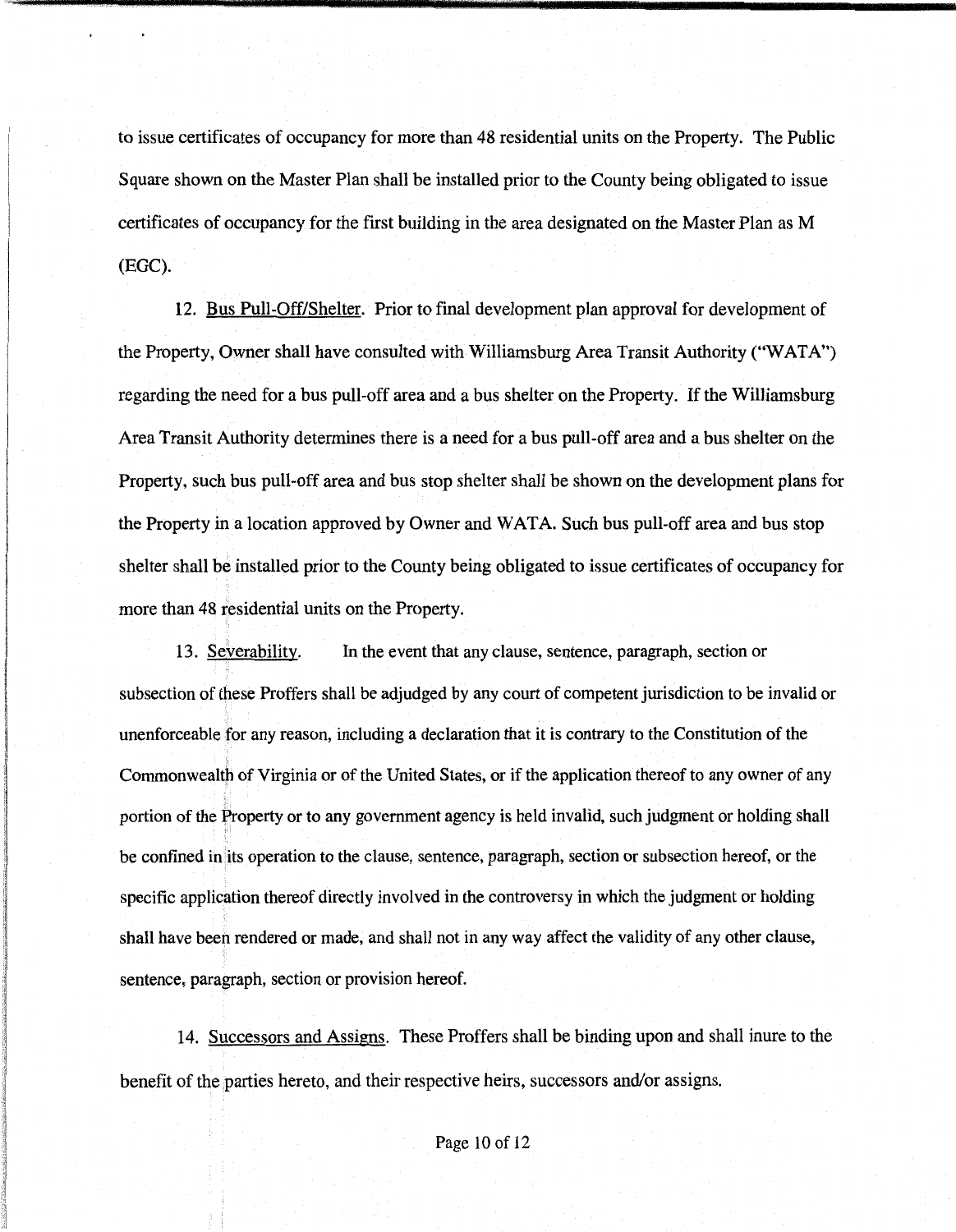WITNESS the following signature.

UNIVERSITY SQUARE ASSOCIATES By: **Title:** Winner

 $\text{STATE OF } \sqrt{\text{Cipole}}$ STATE OF Virgynia

The foregoing instrument was acknowledged before me this  $\frac{15}{2}$  day of October, 2014, by t,0.-0,~ Q. ~>,c,mA. as t'o..-\~ ofUNIVERSITY SQUARE ASSOCIATES.a Virginia general partnership, on behalf of the partnership.

NOTARY PUBLIC

My commission expires:  $\frac{\mathsf{p}_\mathrm{oc}\setminus 30,00^{17}}{\mathsf{Re}$ <br>Registration No.:  $15.62623$ 

**HEIDI MARIE MACEMORE**<br> **REGISTRATION # 7562623<br>
COMMONWEALTH OF VIRGINIA<br>
COMMONWEALTH OF VIRGINIA<br>
MY COMMISSION EXPIRES<br>
APRIL 30, 2017**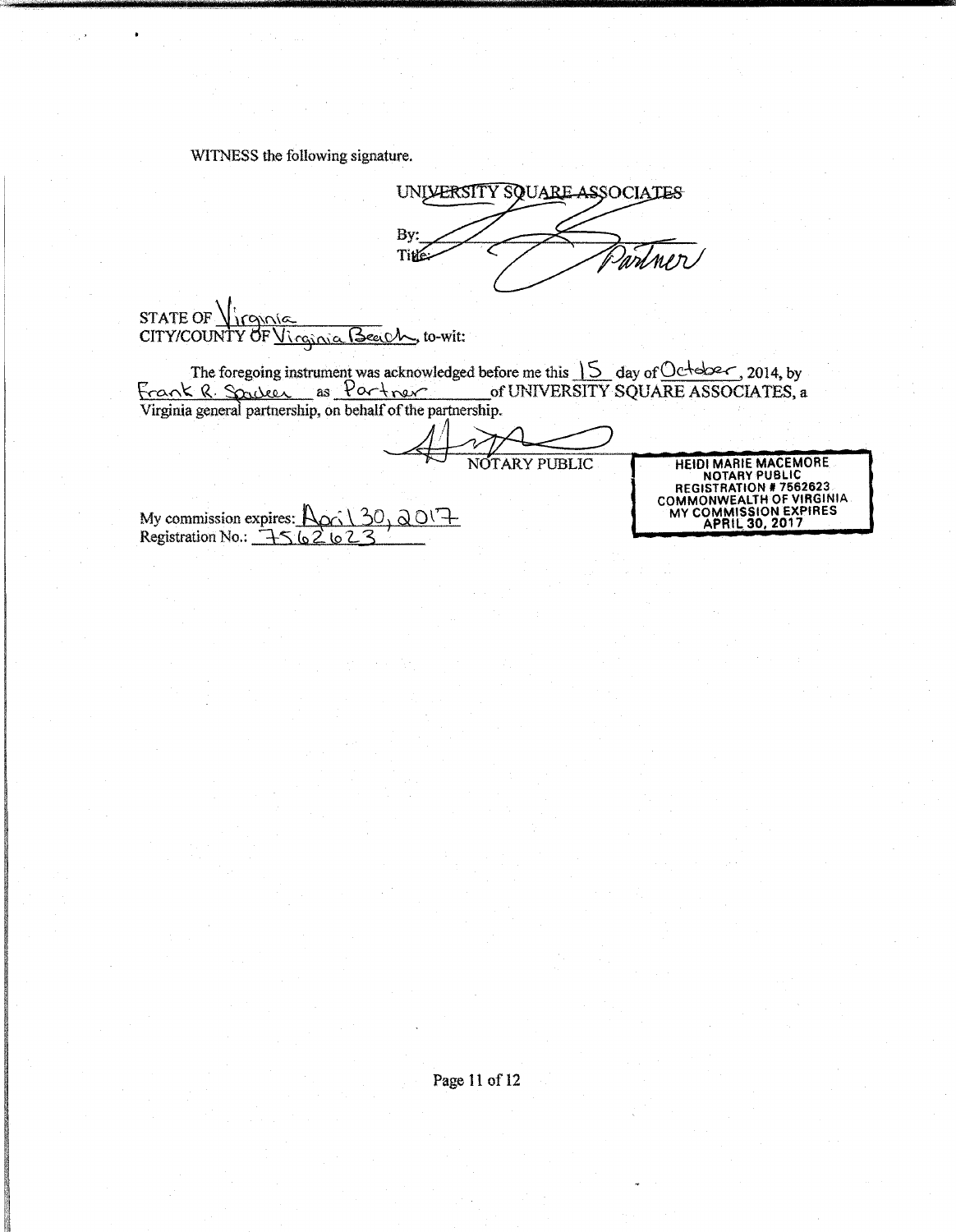## Schedule A

# Property Description

Those certain parcels or lots of land located in James City County, Virginia shown and set out as (i) "New Parcel 25," "New Parcel 26," "New Parcel 27," "New Parcel 28," and "New Parcel 29" on the plat entitled "PLAT OF RESUBDIVISION AND LOT LINE EXTINGUISHMENT SHOWING NEW PARCELS 2, 24-29, WILLIAMSBURG CROSSING" made by AES Consulting Engineers dated November 2, 1999 which plat is recorded in the Clerk's Office of the Circuit Court for the City of Williamsburg and County of James City in James City Plat Book 75 at page 92 and (ii) "Residual Parcel 20" on the plat entitled "RESUBDIVISION OF PARCEL 20, WILLIAMSBURG CROSSING" made by Langley and McDonald, P.C. and dated July 30, 1997, which plat is recorded in the aforesaid Clerk's Office in James City Plat Book 67 at page 37.

| VIRGINIA: CITY OF WILLIAMSBURG & COUNTY OF JAMES CITY<br>This document was admitted to record on $10 - 2 - 2015$<br>_AM/PM. The taxes imposed by Virginia Code<br>Section 58.1-801, 58.1-802 & 58.1-814 have been paid.<br>ADDITIONAL TAX<br><b>LOCAL TAX</b><br><b>STATE TAX</b> |       |
|-----------------------------------------------------------------------------------------------------------------------------------------------------------------------------------------------------------------------------------------------------------------------------------|-------|
| TESTE: BETSY B. WOOLRIDGE, CLERK                                                                                                                                                                                                                                                  | "leri |